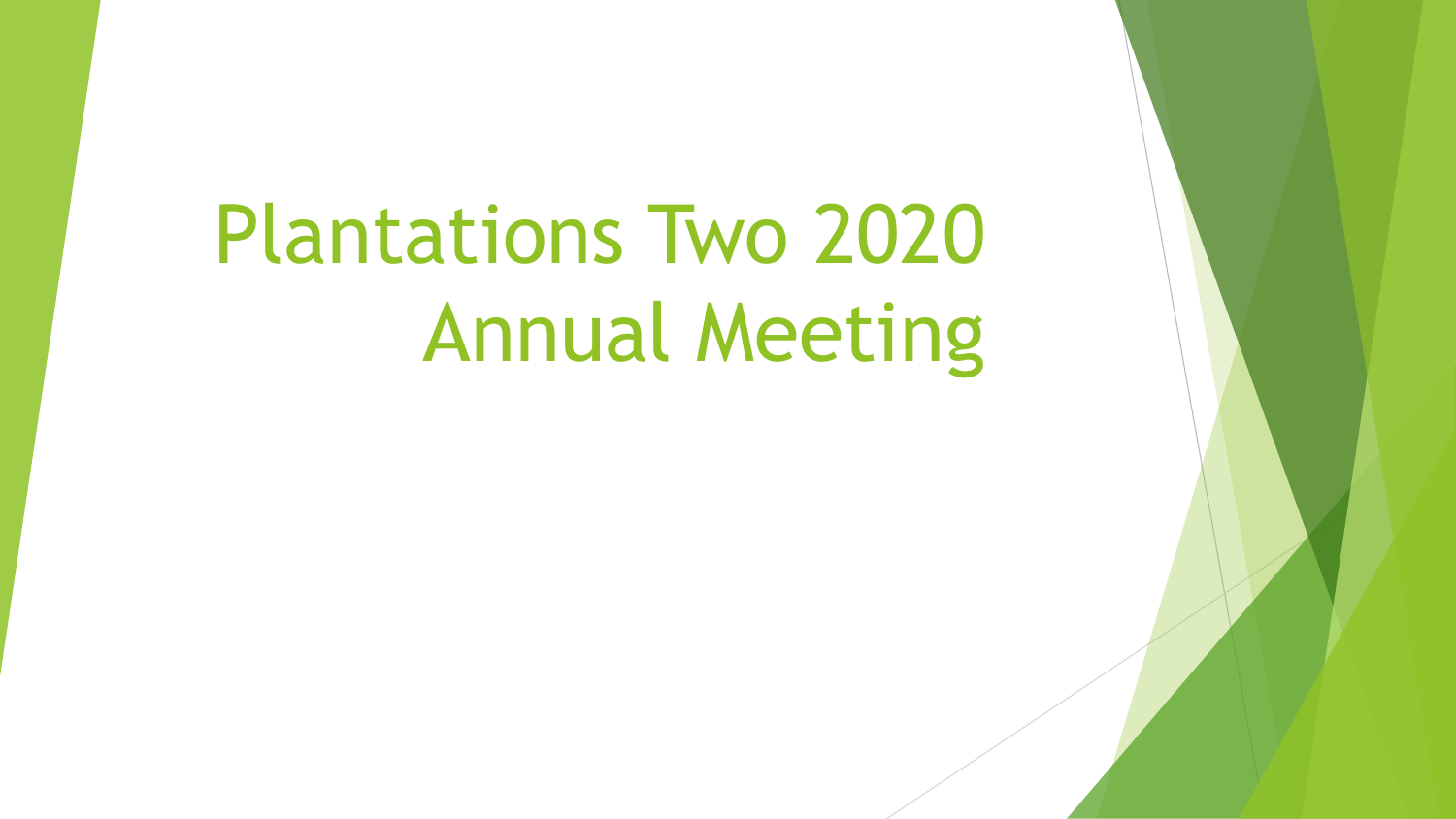#### Agenda

- **Annual Meeting** 
	- **>** Yearly Accomplishments
	- Board Elections
- **May Meeting** 
	- Review of Committee topics
	- Any necessary votes
	- Community topics
- $\blacktriangleright$  Helpful Rules
	- $\blacktriangleright$  Please Mute your phone when you are not speaking
	- If this doesn't work, we'll mute all and switch to raising hands
	- Please type your name in the chat window so we have it for attendance/votes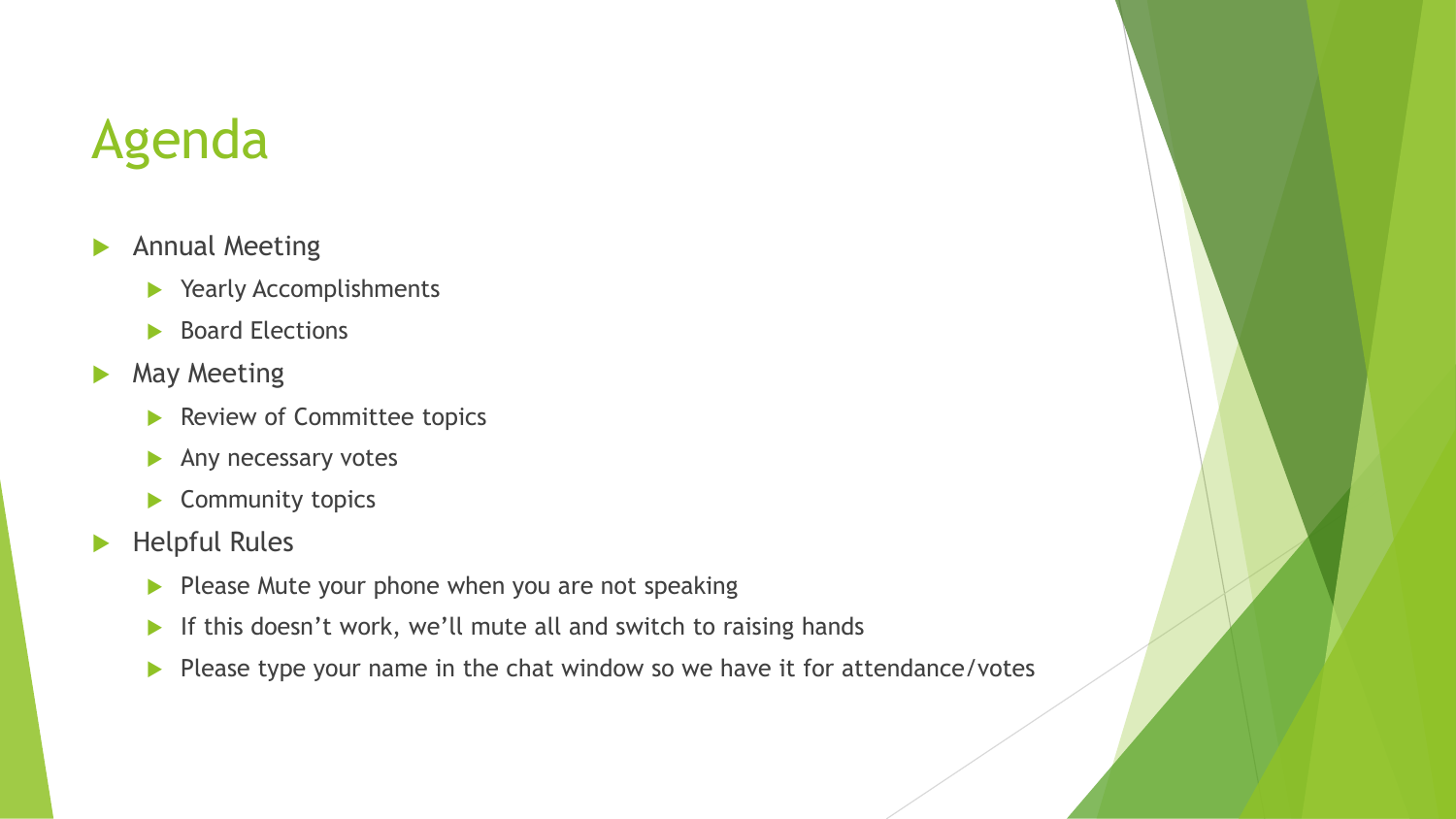- General
	- ▶ May, Board of Directors re-elected the existing slate of officers for 2019
	- $\blacktriangleright$  Refined the new web page
	- One Board member did an extensive review and refinement of our Capital Reserve Plan
- Erosion
	- ▶ Completed repair on Erosion Area #2 (between Melrose Square and the Pool and under path
	- Followed up with getting the County to re-repair the erosion issue they created below the play courts
	- ▶ Contracted for bi-annual maintenance on the completed erosion areas
- Paths
	- ▶ Completed path repair & replacement of all the paths on the north west side of the community, the path to the tot lot and repairs to path behind the play courts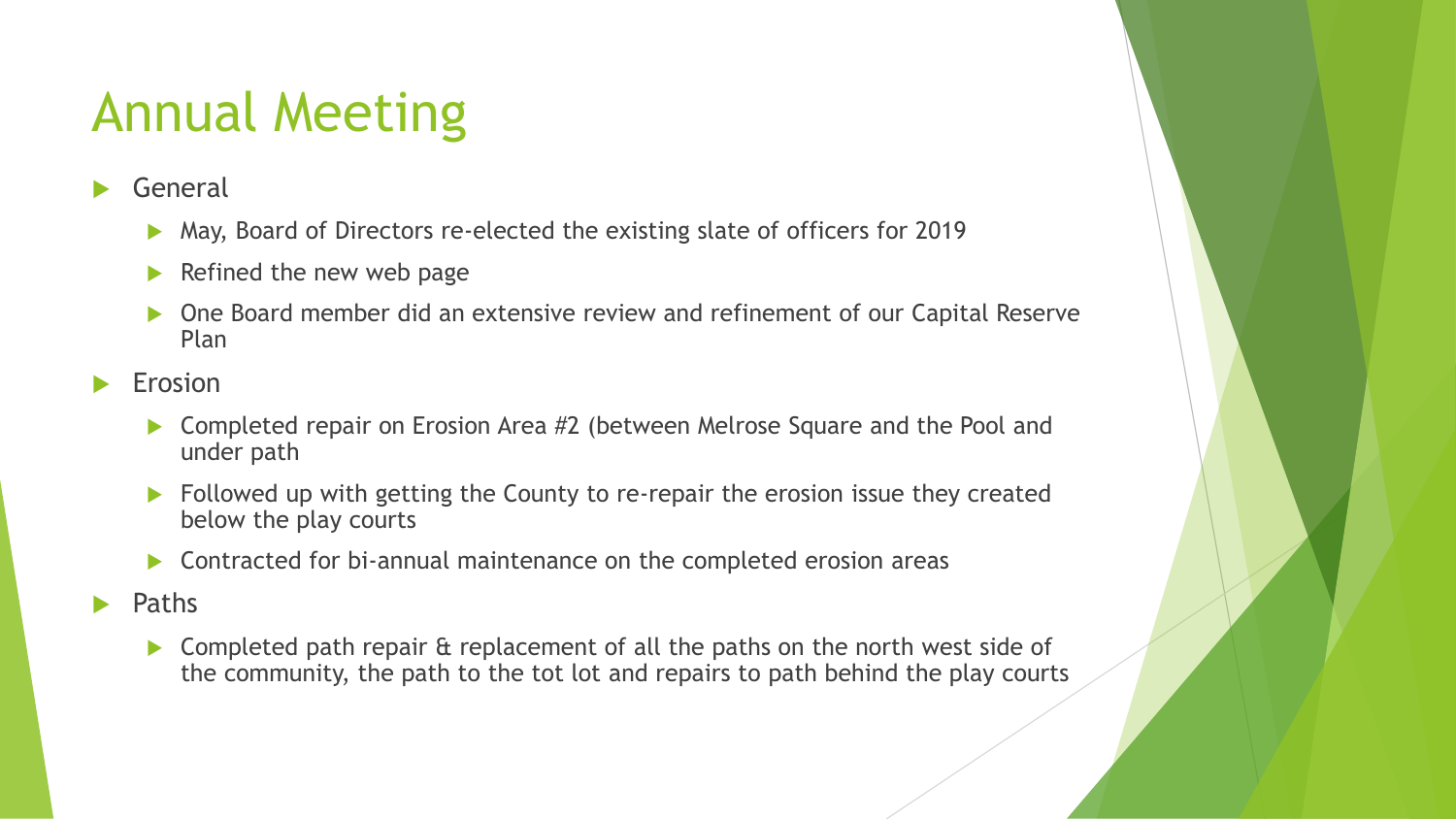- Tennis Court
	- Crack repaired, resurfaced and painted the courts, installed new nets, repaired fencing and installed lock on entry gate
	- ▶ Created a new access procedure for use of the tennis courts
	- Also repaired fencing & gate on hockey/play court
- Montgomery County Free Tree Program
	- ▶ Conducted a 2nd walk through with the county to designated our 2nd set of free trees for planting in 2020
- Researched and Bid for the following New projects for 2020
	- ▶ Concrete and Pool Deck Repairs
	- **Pool Area Sidewalk Repairs**
	- Pool Parking Lot Repairs, Sealing & Striping
	- Extended Erosion Repair to Area #2 & County Repaired Erosion Area which are causing a new run-off area
	- Townhouse Parking Bay repairs, crack filing, sealing, striping and renumbering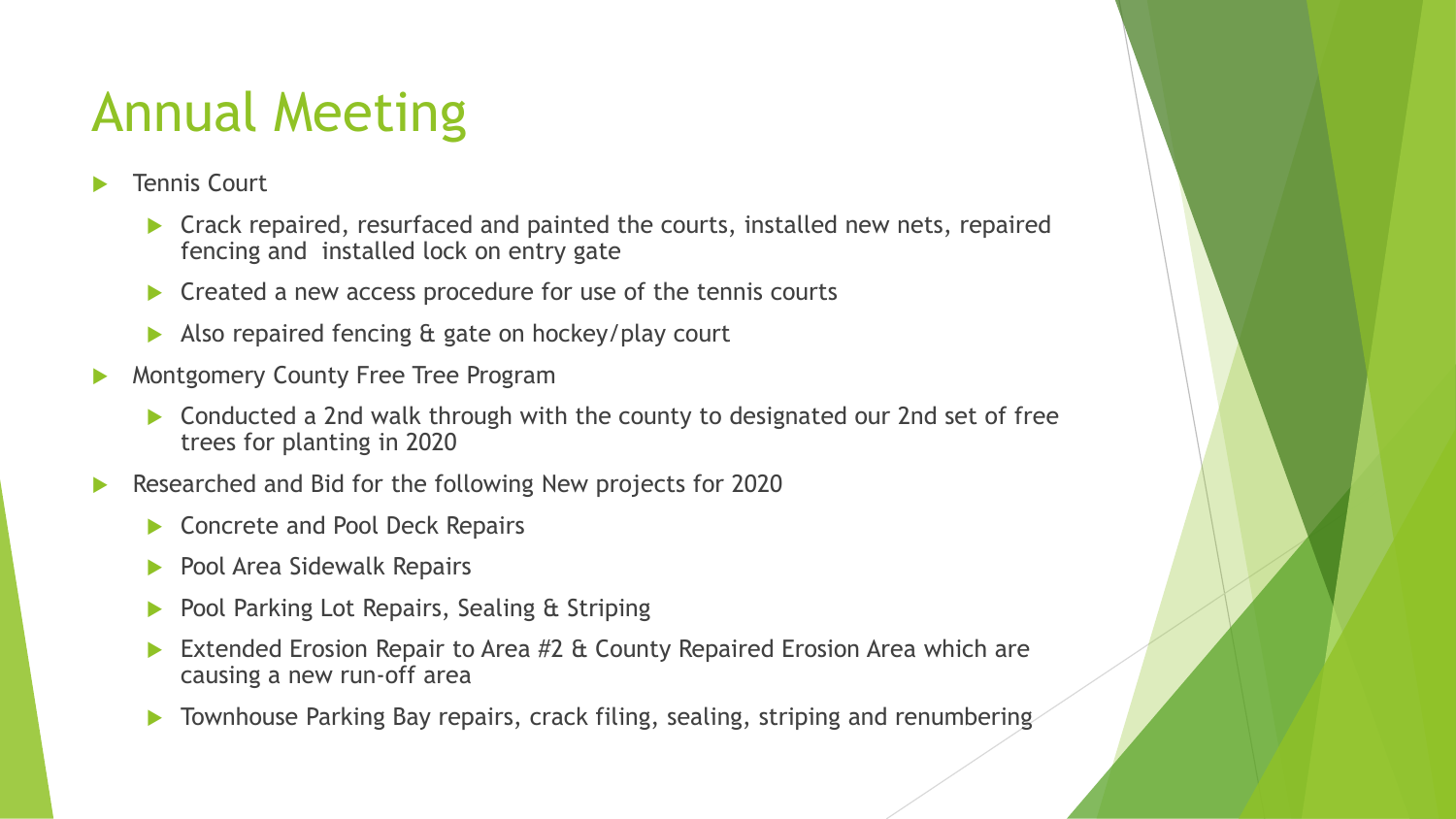- Pool
	- Installed new pool building roof
	- Refined pool entry system
	- ▶ Cleaned & Painted interior of pool house
	- Purchased new replacement tables, chairs and chaise lounges
	- ▶ Worked on finding a replacement Pool Chair
	- ▶ Refined and updated Pool Rules and Pool Party Rules and Procedures
	- Repaired and Refinished Wooden sign in front of pool
	- **Increased Facebook presence: Increased membership**
	- Installed donated plants on the grass strip inside the fence to help with erosion
- **Continuing Research for programs such as:** 
	- Researched and continue to research possible Solar panel options for pool building roof
	- Rainscapes
	- County Rebates
	- ▶ County provided Dog Waste Stations